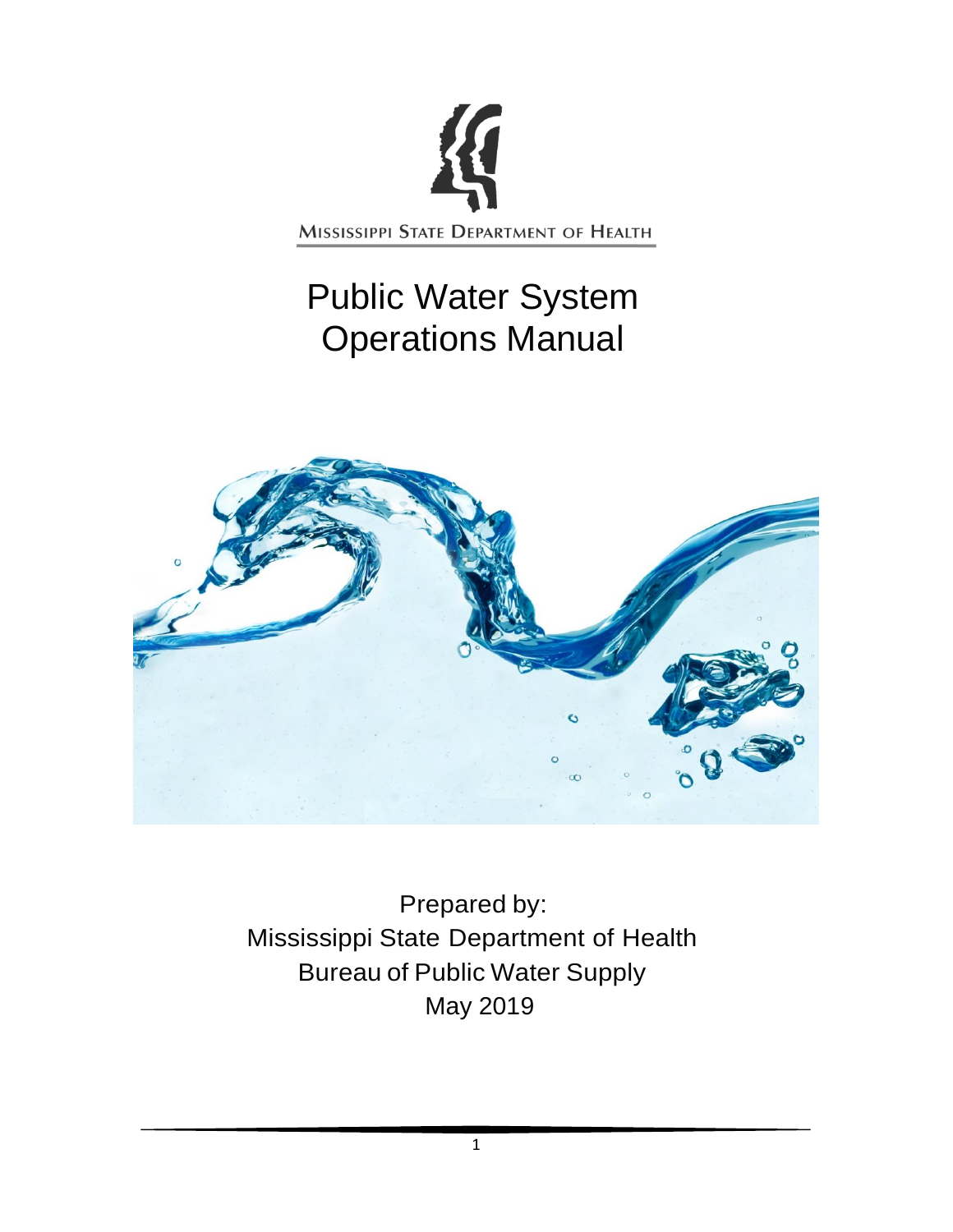#### Public Water Supply Operations Manual

## Public Water Supply Operations Manual All Classifications

As a public water supply, the responsibilities of the proper maintenance and operation are usually considered a function of the certified waterworks operator. However, the full responsibility of compliance with the various provisions of the State and Federal Safe Drinking Water Acts is truly a function of the responsible officials and management of the public water supply. Officials provide oversight of system operations to ensure that key operational tasks occur as they should so as to provide customers with a continually safe and adequate drinking water supply that is compliant with the various provisions of the Safe Drinking Water Act

Within the structure of a public water supply, the certified waterworks' operator is the person responsible for the daily operation of all water treatment facilities, water plants, distribution systems, intake structures, storage tanks, control systems, and other related appurtenances of the public water system. The public water system through the certified operator performs all routine duties as necessary to ensure that the public water system complies with all requirements of the Federal and Mississippi Safe Drinking Water Acts and is properly operated and maintained. The certified operator may have an authorized representative(s) under his or her supervision who works with the water system. The authorized representative(s) can complete routine operational and maintenance duties and responsibilities as assigned by the certified operator without the certified operator being present.

The certified waterworks operator is responsible for keeping the water system officials informed of actions necessary to comply with the operational elements of the Safe Drinking Water Acts and ensure to the degree that they are able, as authorized by the water system officials, to implement these actions. The officials of a public water system have a corresponding responsibility to verify that the operational elements are carried out as necessary by operations staff including the collection and analyzation of all required sample to comply with the Federal and State SDWA.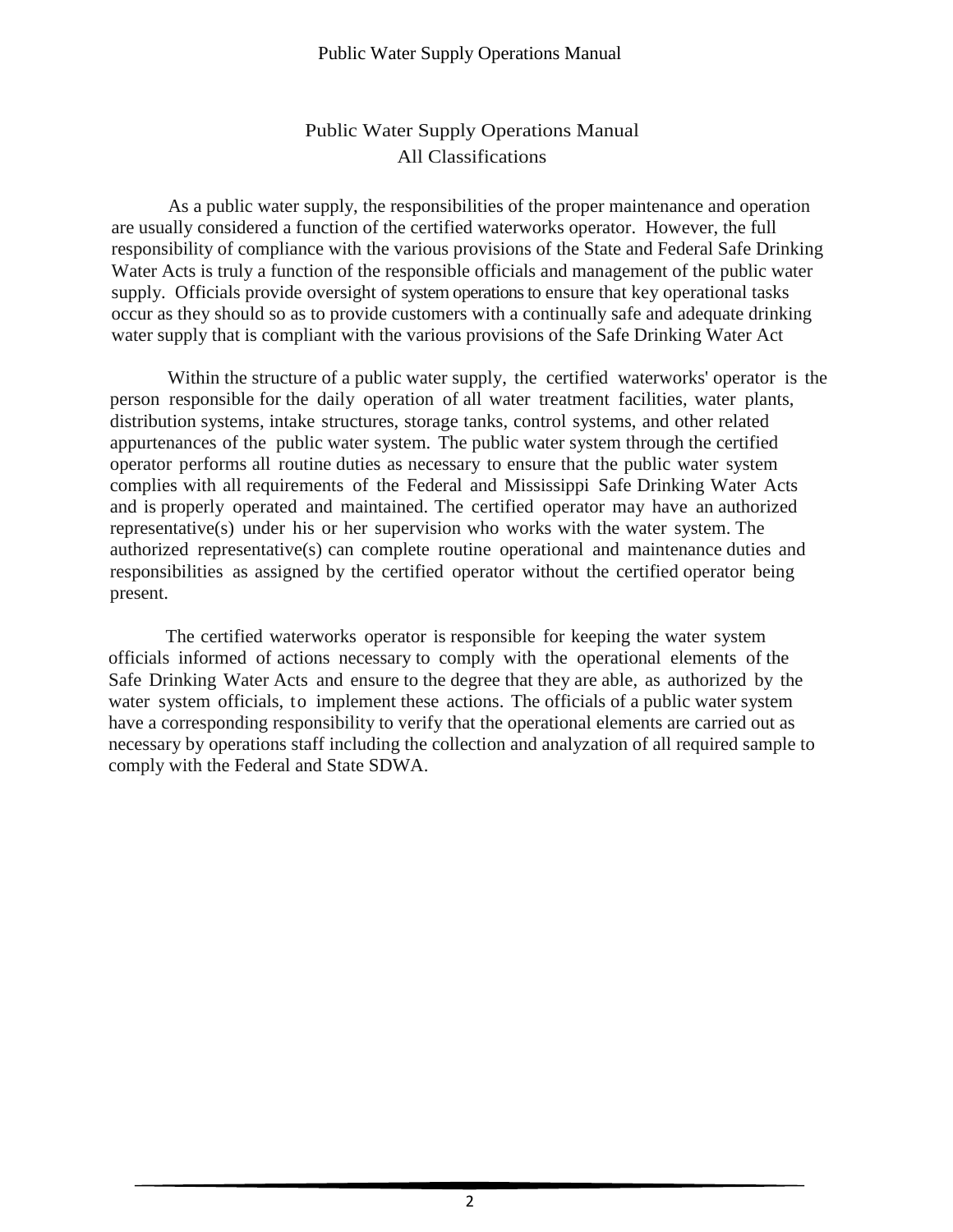#### General Operational Duties

Public water systems through their certified operator must complete certain minimal operational duties and responsibilities that occur regardless of the water system classification. These duties may be carried out by the designated operator of record or an individual(s) under his or her direct supervision. Systems may decide or insist on a higher level of operation requirements beyond those listed here at their own discretion. Minimum standards shall include:

- 1. At a minimum, the PWS Operations record shall include results of applicable water quality parameter testing that corresponds to the classification of the PWS and include other parameters modified for water quality purposes in accordance with the required number of days per week.
- 2. At a minimum, the operator or an individual(s) under his/her supervision will personally check the water system treatment components in accordance with the required number of days per week based on the system classification. The PWS Operations record must include a record of those checks performed.
- 3. Serve as a point of contact for the staff of the MSDH's Bureau of Public Water Supply.
- 4. Ensure that all monitoring programs are organized and carried out according to the requirements of MSDH's Bureau of Public Water Supply and the Federal & State Safe Drinking Water Acts (SDWA).
- 5. Persons under the direct supervision of the certified operator shall be the only individuals allowed to modify treatment parameters/operations consistent with the regulatory requirement of the Federal and State Safe Drinking Water Acts. Those individuals shall be competent under the supervision of the certified operator as having the necessary ability, knowledge, or skills to provide operational support to the public water system.
- 6. Regularly communicate to system legally responsible official(s) operational status of facilities that comprise the public water system. This includes responding to required SDWA Assessments (RTCR), Significant Deficiencies (SWTR or GWR), Sanitary Defects (RTCR) and Public Notification.

As each water system classification is different, each specific class has differing operations requirements that the system must adhere to for minimum standards. The following guidelines outlined in this document are system-specific with regard to classification.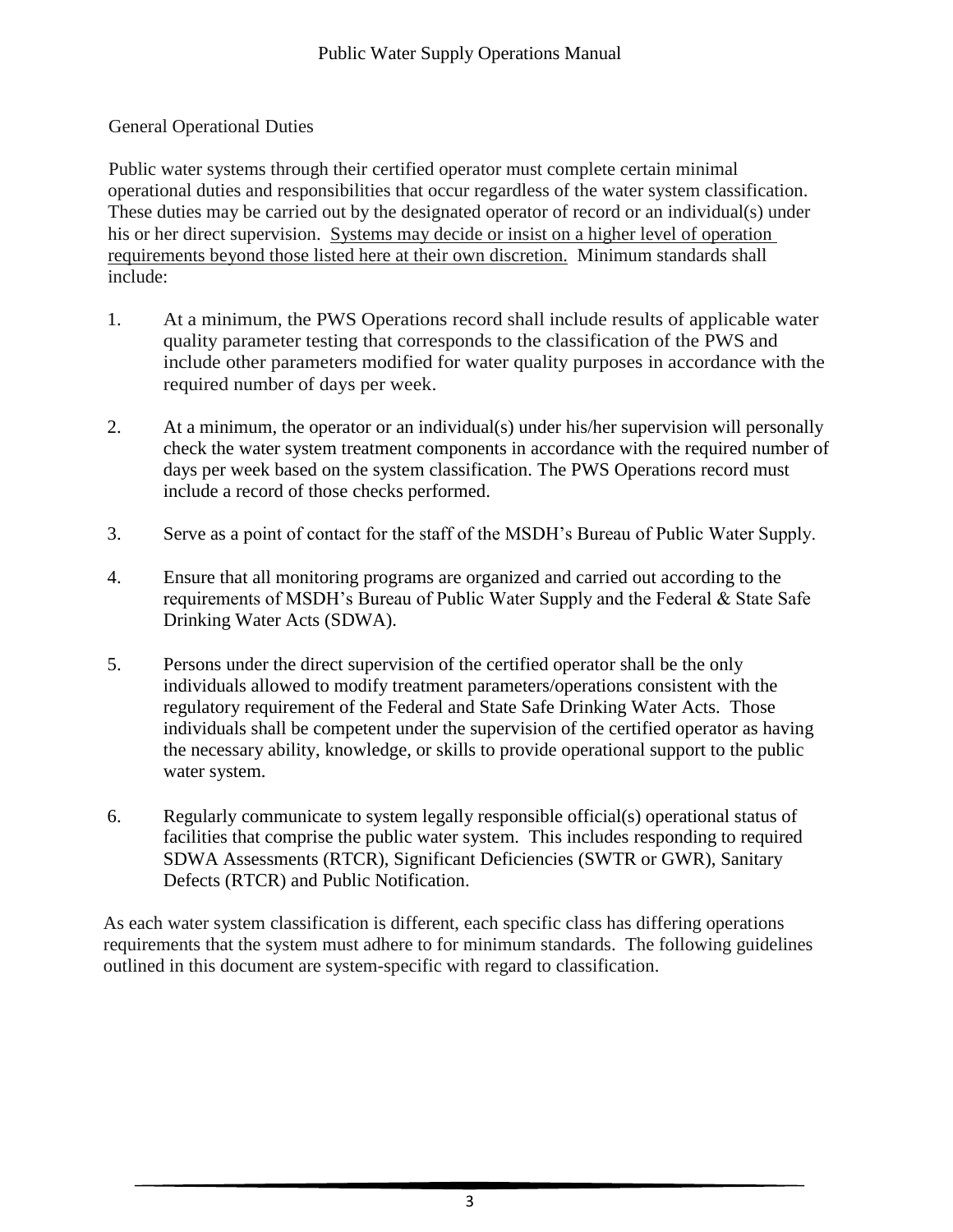#### Operational Requirements of Class "A" System

The minimum job performance duties and responsibilities of the operation of Class "A" public water system are outlined below. These duties must be carried out by the system's designated operator of record or an individual(s) under his or her direct supervision. These include:

- 1. Maintaining a Public Water System (PWS) Operations record documenting activities completed on the public water system. This record must be available for inspection by Bureau staff. The Public Water System Operations record is the property of the PWS and must remain as part of the official records of the PWS. Certified Operator of Record must review and signoff on record entries for staff working under his/her supervision.
- 2. At a minimum, inspect the treatment facilities 7 days a week, and perform all needed and appropriate operational duties.
- 3. Test and record the disinfection residual continuously on the discharge of the treatment facilities along with routine checks on the distribution system. Maintain a disinfection residual to the ends of the water distribution system.
- 4. Ensure collection of all compliance water samples on the system as required by the Safe Drinking Water Act. Compliance samples dependent upon Bureau-approved sample site plans must be collected from locations that are on those plans for the water system.
- 5. Ensure all routine tasks, monitoring, and sampling are occurring as required to comply with the Safe Drinking Water Act's Surface Water Treatment Rules if applicable.

For the purpose of good system operations, the following are recommendations for both the certified operator and someone under his or her direct supervision to perform.

- 1. Read and record the readings from all master meters and/or hour clocks at operator's discretion.
- 2. Check all source pumps at least once a week to determine if they are performing as required. The pump cycle run time should be checked and the master meter(s) should be used to record the pumping capacity.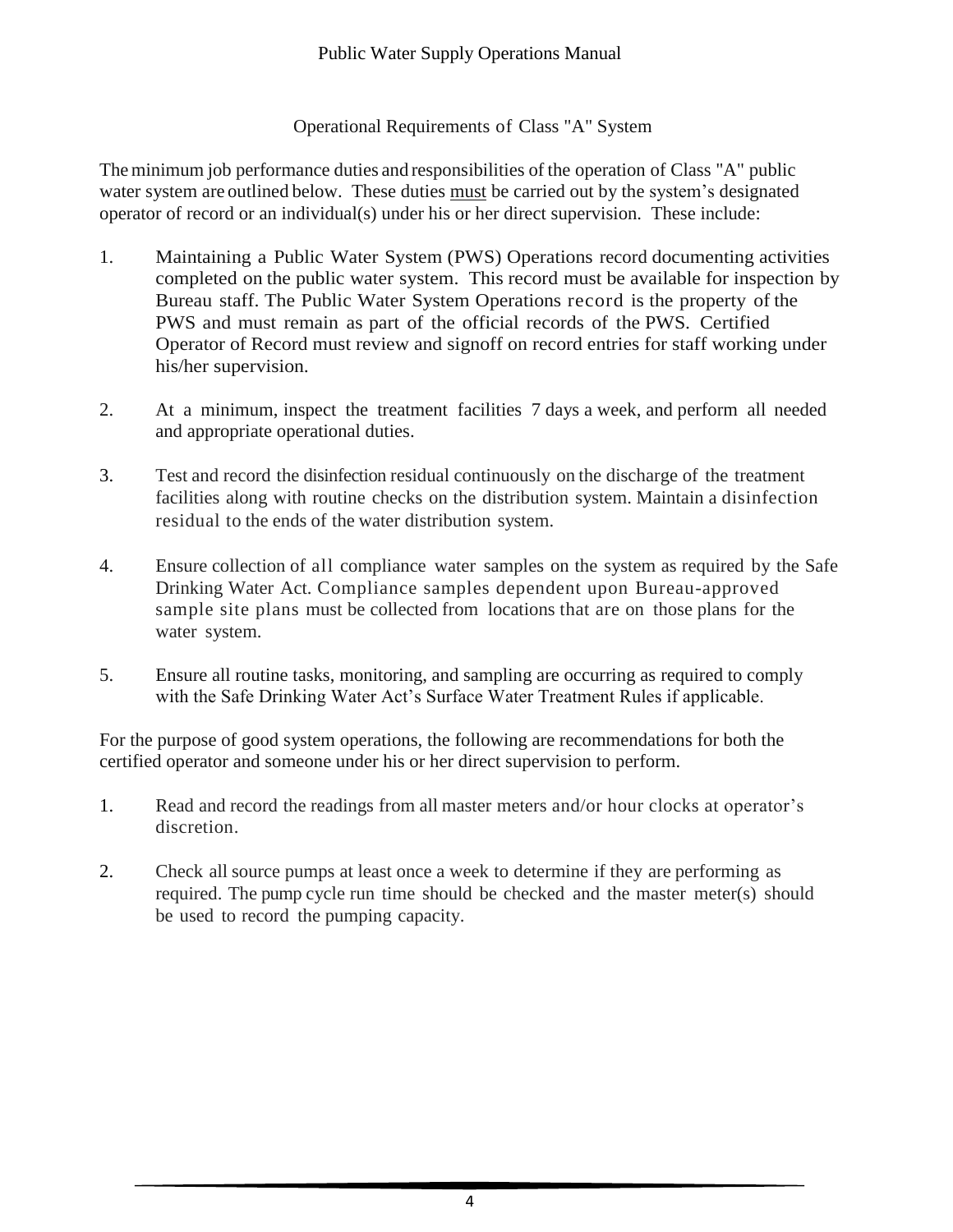Operational Requirements of Class "B" System

The minimum job performance duties and responsibilities of the operation of Class "B" public water system are outlined below. These duties must be carried out by the system's designated operator of record or an individual(s) under his or her direct supervision. These include:

- 1. Maintaining a Public Water System (PWS) Operations record documenting activities completed on the public water system. This record must be available for inspection by Bureau staff. The Public Water System Operations record is the property of the PWS and must remain as part of the official records of the PWS. Certified Operator of Record must review and initial record entries for staff working under his/her supervision.
- 2. As a minimum, personally inspect the treatment facilities 5 days a week, and perform all needed and appropriate duties in order to maintain water system facilities in operational manner. Days of inspection should be staggered appropriately.
- 3. Test and record the disinfection residual 5 days a week on the discharge of the treatment facilities along with periodic checks on the distribution system. Maintain a disinfection residual to the ends of the water distribution system.
- 4. Ensure collection of all compliance water samples on the system as required by the Safe Drinking Water Act. Compliance samples dependent upon Bureau-approved sample site plans must be collected from locations that are on those plans for the water system.

For the purpose of good system operations, the following are recommendations for both the certified operator and someone under his or her direct supervision to perform.

- 1. Read and record the readings from all master meters and/or hour clocks at the operator's discretion.
- 2. Check all wells at a minimum once a week to determine if they are performing as needed. The well cycle run time should be checked and the master meter(s) should be used to record the pumping capacity of the well(s).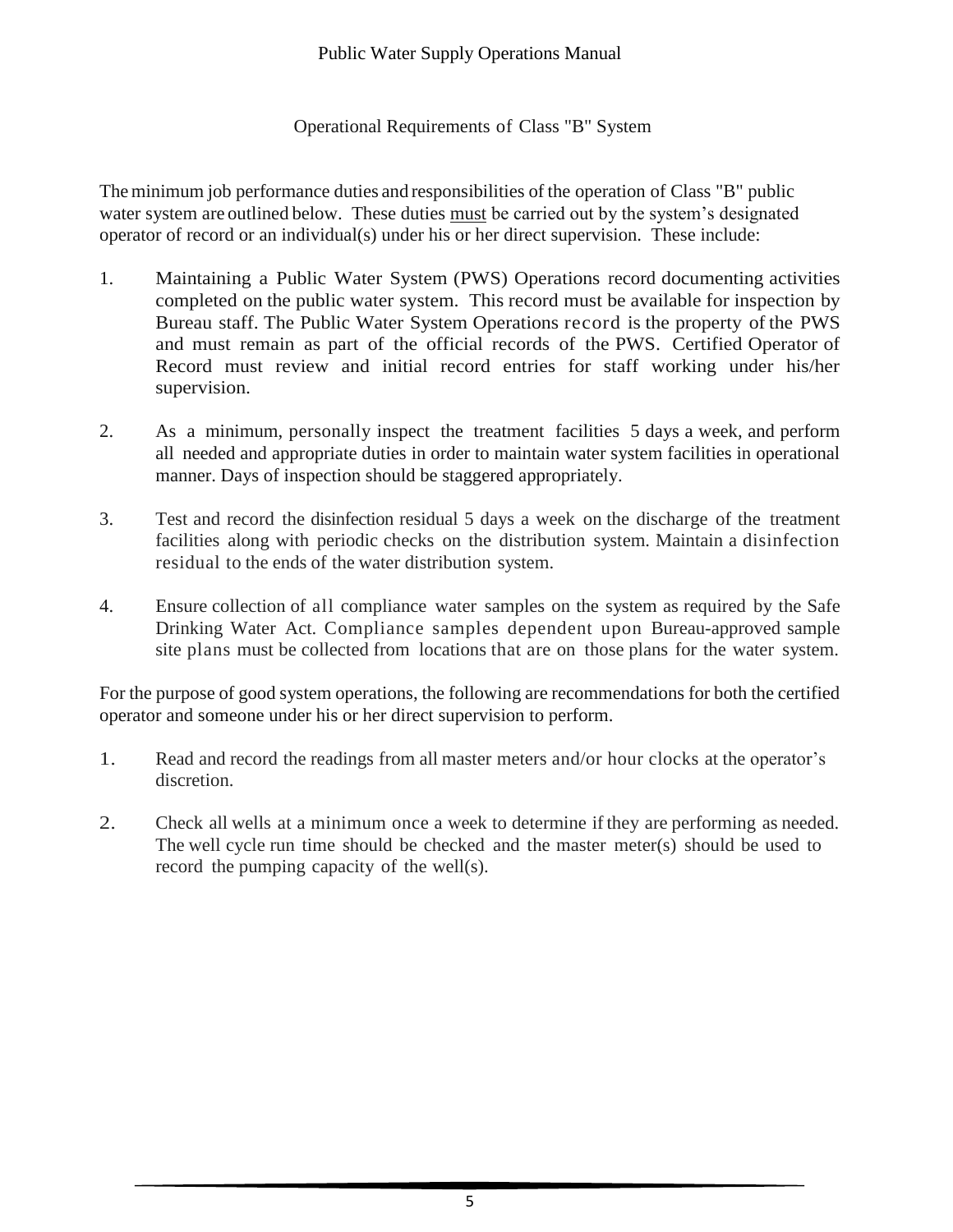#### Operational Requirements of Class "C" System

The minimum job performance duties and responsibilities of the operation of Class "C" public water system are outlined below. These duties must be carried out by the system's designated operator of record or an individual(s) under his or her direct supervision. These include:

- 1. Maintaining a Public Water System (PWS) Operations record documenting activities completed on the public water system. This record must be available for inspection by Bureau staff. The Public Water System Operations record is the property of the PWS and must remain as part of the official records of the PWS. Certified Operator of Record must review and initial record entries for staff working under his/her supervision.
- 2. At a minimum, personally inspect the treatment facilities 3 days a week, and perform all needed and appropriate duties in order to maintain water system facilities in operational manner. Days of inspection should be staggered appropriately with no more than three days between inspections.
- 3. Test and record the disinfection residual 3 days a week on the discharge of the treatment facilities along with periodic checks on the distribution system. Maintain a disinfection residual to the ends of the water distribution system.
- 4. Ensure collection of all compliance water samples on the system as required by the Safe Drinking Water Act. Compliance samples dependent upon Bureau approved sample site plans must be collected from locations that are on those plans for the water system.

For the purpose of good system operations, the following are recommendations for both the certified operator and someone under his or her direct supervision.

- 1. Read and record the readings from all master meters and/or hour clocks at the operator's discretion.
- 2. Check all wells at a minimum of once a week to determine if they are performing as needed. The well cycle run time should be checked and the master meter(s) should be used to record the pumping capacity of the well(s).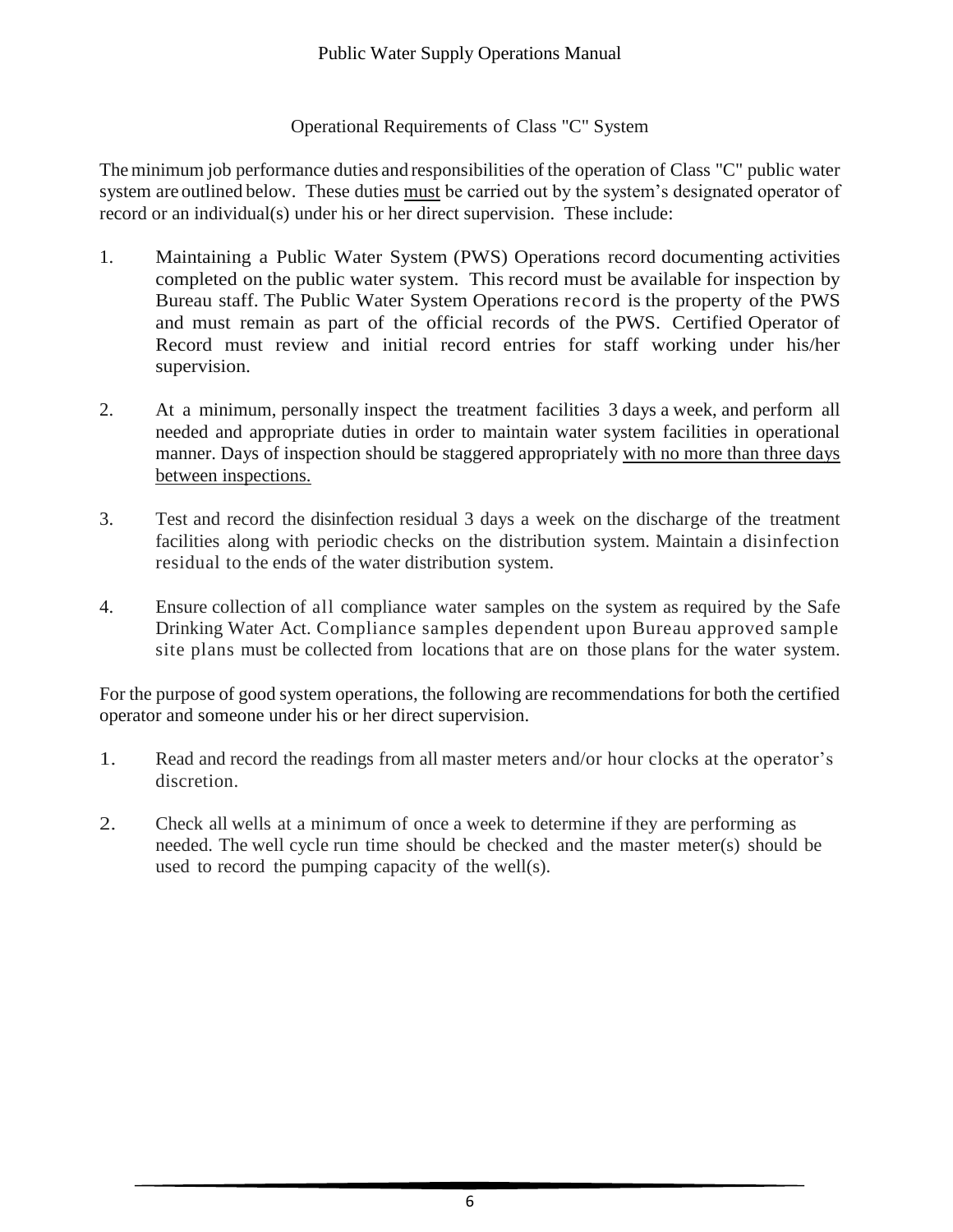#### Operational Requirements of Class "D" System

The minimum job performance duties and responsibilities of the operation of Class "D" public water system are outlined below. These duties must be carried out by the system's designated operator of record or an individual(s) under his or her direct supervision. These include:

- 1. Maintaining a Public Water System (PWS) Operations record documenting activities completed on the public water system. This record must be available for inspection by Bureau staff. The Public Water System Operations record is the property of the PWS and must remain as part of the official records of the PWS. Certified Operator of Record must review and initial record entries for staff working under his/her supervision.
- 2. At a minimum, personally inspect the treatment facilities 2 days a week, and perform all needed and appropriate duties in order to maintain water system facilities in operational manner. Days of inspection should be staggered appropriately with no more than 4 days between inspections.
- 3. Test and record the disinfection residual 2 days a week on the discharge of the treatment facilities along with periodic checks on the distribution system. Maintain a disinfection residual to the ends of the water distribution system.
- 4. Ensure collection of all compliance water samples on the system as required by the Safe Drinking Water Act. Compliance samples dependent upon Bureau approved sample site plans must be collected from locations that are on those plans for the water system.

For the purpose of good system operations, the following are recommendations for both the certified operator and someone under his or her direct supervision.

- 1. Read and record the readings from all master meters and/or hour clocks at the operator's discretion.
- 2. Check all wells at a minimum once a week to determine if they are performing as needed. The well cycle run time should be checked and the master meter(s) should be used to record the pumping capacity of the well(s).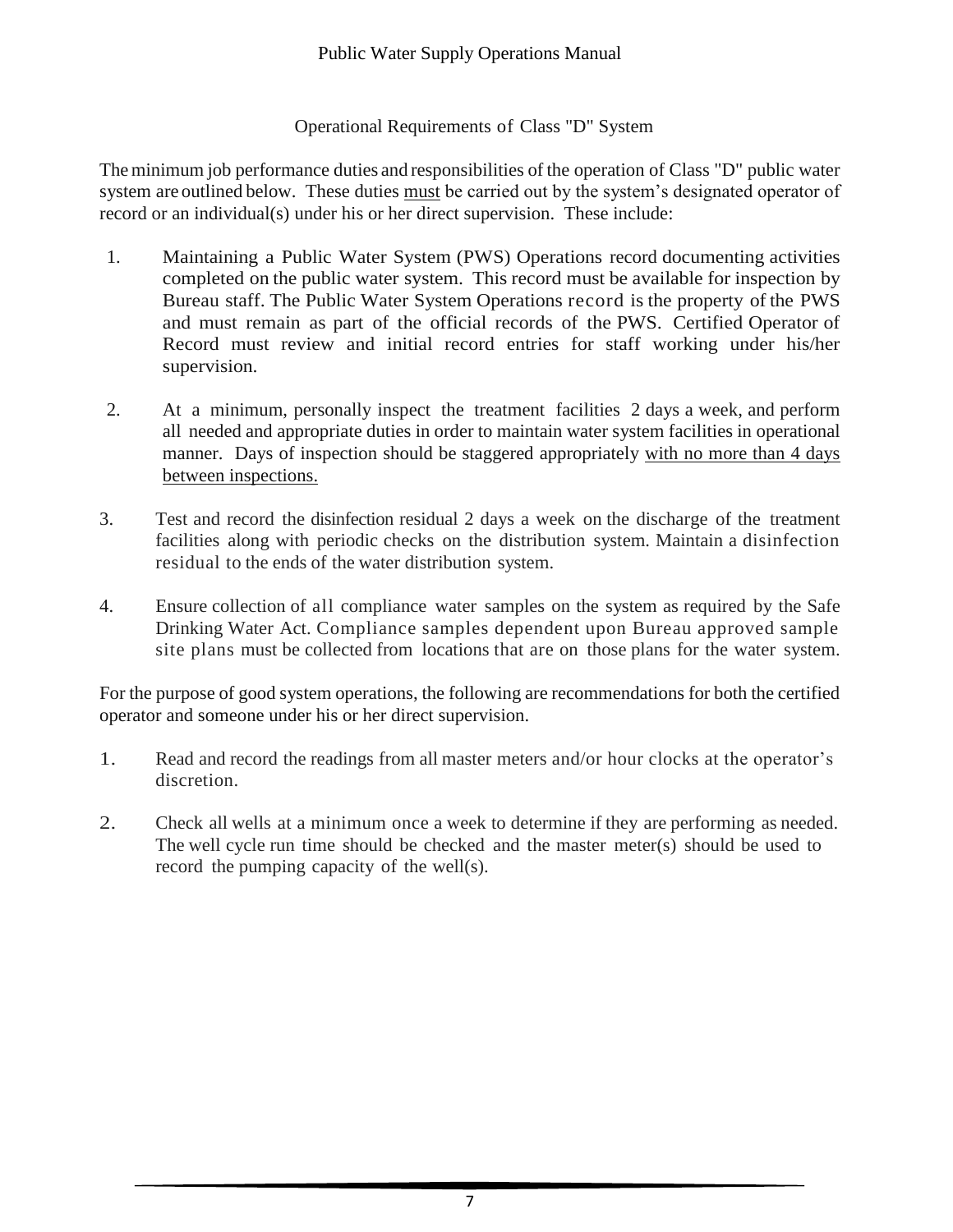#### Operational Requirements of Class "E" System

The minimum job performance duties and responsibilities of the operation of Class "E" public water system are outlined below. These duties must be carried out by the system's designated operator of record or an individual(s) under his or her direct supervision. These include:

- 1. Maintaining a Public Water System (PWS) Operations record documenting activities completed on the public water system. This record must be available for inspection by Bureau staff. The Public Water System Operations record is the property of the PWS and must remain as part of the official records of the PWS. Certified Operator of Record must review and initial record entries for staff working under his/her supervision.
- 2. At a minimum, personally inspect the treatment facilities (if present) 1 day a week, and perform all needed and appropriate duties in order to maintain water system facilities in operational manner.
- 3. Test and record the disinfection residual once a week past the master meter and with periodic checks within the distribution. The system should attempt to maintain a minimum disinfection residual at the ends of the water distribution system. If residuals are below 0.1 mg/l, system will notify wholesaler of the low level concern.
- 4. Ensure collection of all compliance water samples on the system as required by the Safe Drinking Water Act. Compliance samples dependent upon Bureau approved sample site plans must be collected from locations that are on those plans for the water system.

For the Purpose of good system operations, the following are recommendations for both the certified operator and someone under his or her direct supervision.

1. Read and record the readings from all master meters at a minimum of once a week.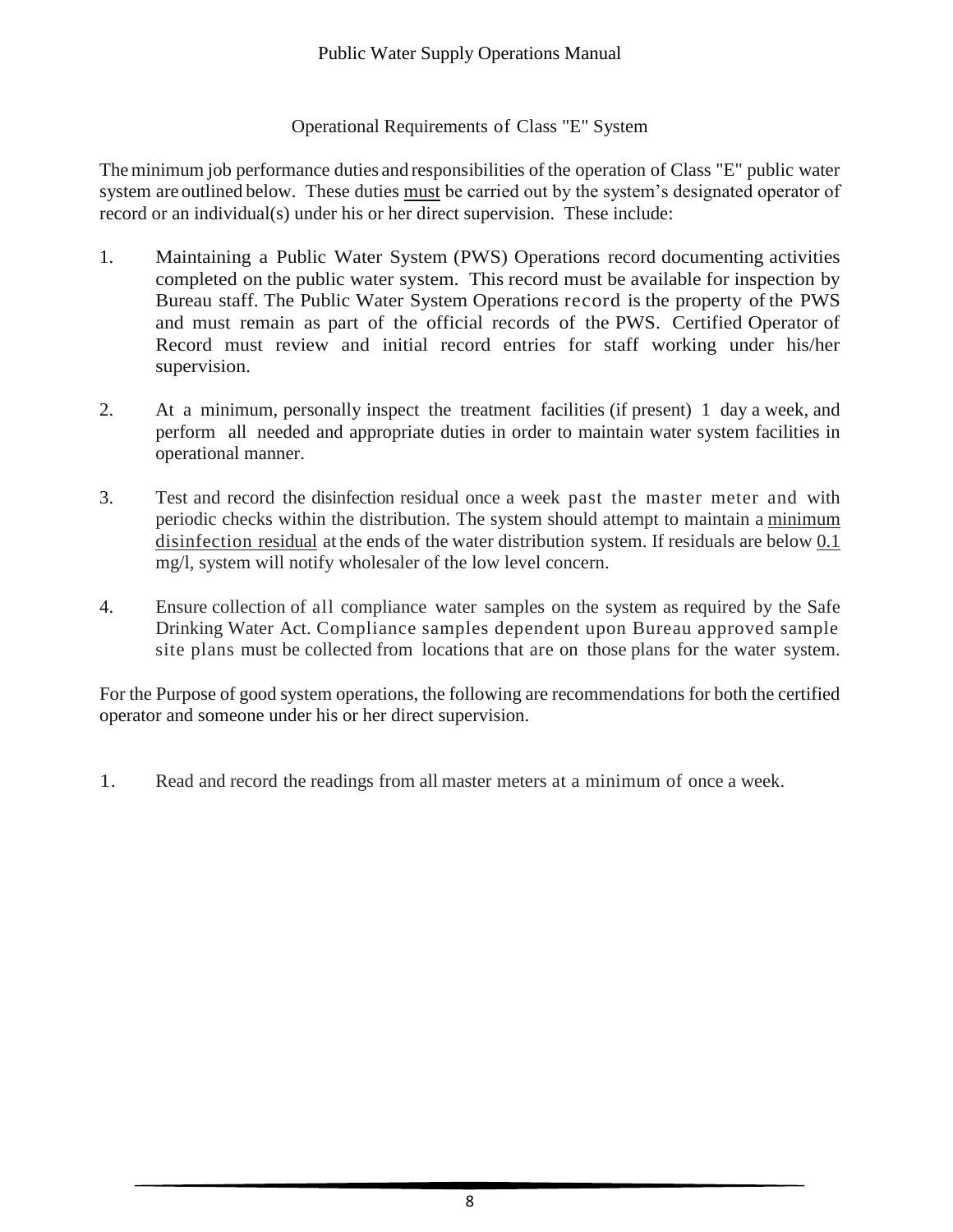#### Required Regulatory and Operational Recommendations

The following are operational duties that are either regulatory based (required by existing regulation) or strongly recommended for good overall operations and service by the system. These duties may require the expertise of the system's Certified Operator, someone under the operator's supervision, or other personnel employed by the public water system. Note: Some of the items listed below may require additional support either financially and/or personnel wise to be accomplished.

- 1. Ensure that all extensions to the water distribution system designed to serve more than one customer have been approved by the MSDH Bureau of Public Water Supply before beginning construction. (Regulatory)
- 2. Have personnel available to answer customer complaints and investigate and resolve problems with the operational issues that may affect the quality or quantity water provided. (Recommendation)
- 3. Maintain a working set of distribution plans for the location of valves and lines. (Recommendation)
- 4. Create a valve and hydrant operation schedule to help ensure that regularly scheduled maintenance occurs for the system. (Recommendation)
- 5. Develop and implement a routine flushing program. (Recommendation)
- 6. Maintain an up to date emergency operation plan for the public water system is maintained and implemented as the need arises. (Regulatory)
- 7. Maintain an adequate inventory of supplies, chemicals and equipment to properly operate the public water system. (Recommendation)
- 8. Ensure that the water treatment facilities and water sources are properly secured. (Regulatory)
- 9. Ensure that operations personnel are available 24 hours a day to address system problems as they occur. (Regulatory)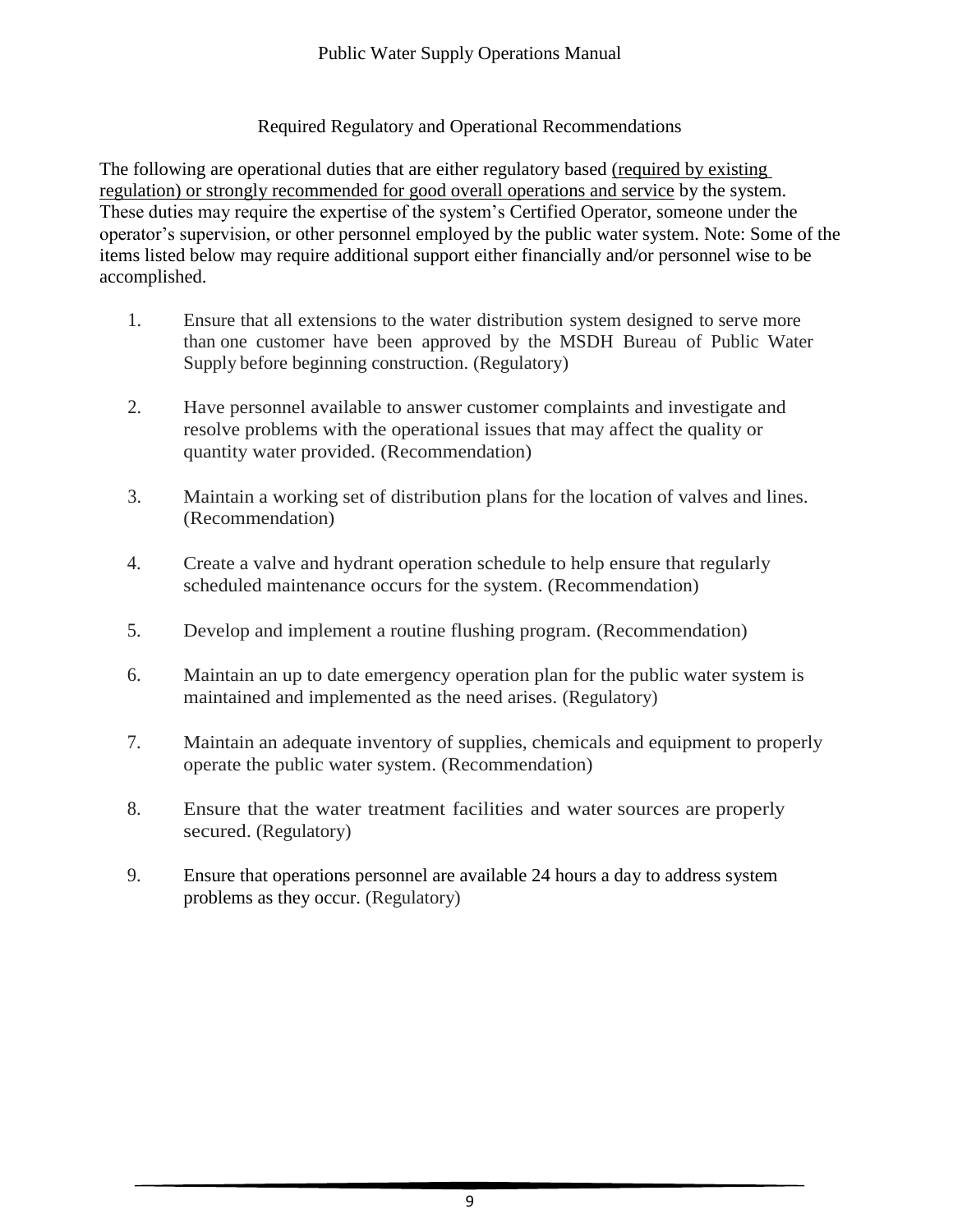### Capacity Assessment Operational Duties

The following are some of the duties that are performed by the operational staff and the public water system as a part of the Capacity Assessment. This Capacity Assessment is performed by Bureau of Public Water Supply Regional Engineering Staff at the system's annual inspection/sanitary survey. These tasks are not solely the operator's responsibility. While the operator may have a significant role, it is inherent on the system and the governing officials to administer the necessary policies and where needed the enforcement of those policies.

- 1. Ensure that all steel water tanks are regularly inspected to ensure that they are operating properly; the water level in the tank should rise and fall to keep water in the tank circulating. System should visually inspect the tank frequently and coordinate proper maintenance as needed. Poor maintenance can lead to the citing of deficiencies requiring a compliance response.
- 2. Develop a written set of standard operating procedures (SOP) for the public water system. The public water system should develop these procedures in sufficient detail and routinely update them to identify all activities required to efficiently operate and maintain all components of the water system. The responsible official/management of the public water system should review and approve this set of standard operating procedures. The system should maintain the SOP in the official records of the water system so that it will be available for use by system personnel.
- 3. Develop and implement an ongoing cross connection control program by: (1) identifying and tracking all existing cross connections on the water system, (2) ensuring that each existing cross connection isisolated from the water system by the correct type of cross connection control assembly, (3) evaluating all new connections to the water system to ensure that cross connection control devices are installed where needed, and (4) developing a written program to track each cross connection control device on the water system to ensure that each device is tested each year by an MSDH approved & licensed backflow device tester. Failure to maintain adequate program can lead to the citing of a deficiency requiring a compliance response.
- 4. Ensure that the public water system develops and maintains an organized record keeping system to retain all correspondence and reports received from MSDH Bureau of Public Water Supply and toretain the results of allwater quality analyses required by the Safe Drinking Water Acts. These records should be maintained onsite, in one locationwhenever possible, andmust be available forreview by Bureau of Public Water Supply staff. Failure to maintain adequate program can lead to the citing of a deficiency requiring a compliance response.
- 5. Analyze and record, at a minimum, quarterly water loss to aid in the determination of leaks and other potential problems on the system.